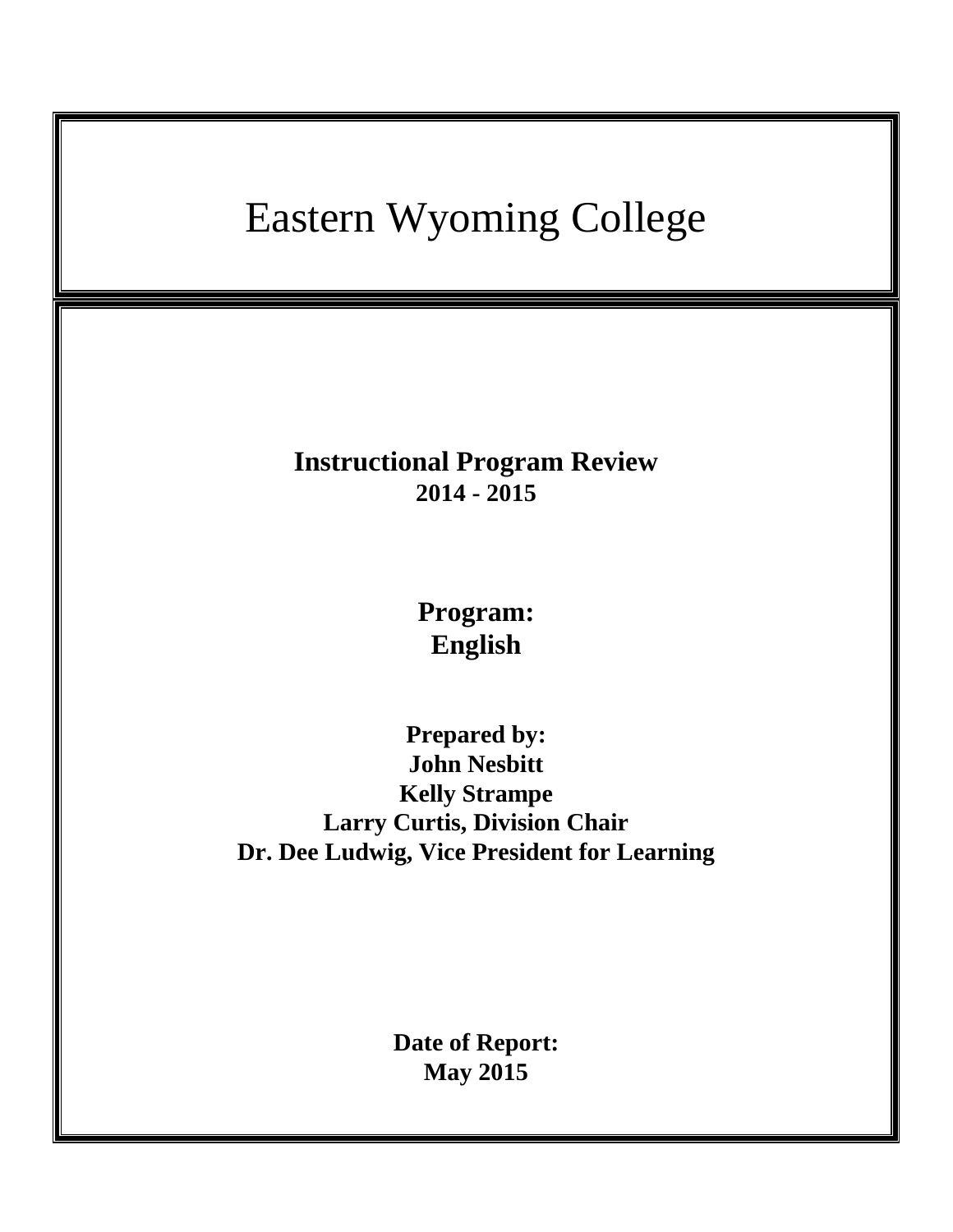# **EASTERN WYOMING COLLEGE Instructional Program Review**

**Program Name**: English

# **Part I: Statistical Data from the past three years:**

|                               | 2011-2012 | 2012-2013 | 2013-2014 | 5-Year<br>Average |
|-------------------------------|-----------|-----------|-----------|-------------------|
| Annualized FTE Enrollment     | 107.4     | 106.4     | 115.3     | 105.1             |
| <b>Annualized FTE Faculty</b> | 7.1       |           | 7.3       | 7.2               |
| # Students                    |           |           |           |                   |
| # Graduated                   |           |           |           |                   |

 $\text{FTE} = \text{Full-time equivalent}$  Notes:

Modes of Delivery:

|  | l online | compressed video | x   face-to-face |
|--|----------|------------------|------------------|
|  |          |                  |                  |

# **Revisions in Curriculum since Last Review:**

Changes to the curriculum, planned during the 2014-2015 academic year, will be detailed in the next program review. Although many changes are anticipated, they will not be implemented until Fall 2015. All anticipated changes have been articulated with UW and are in the process of being approved through EWC's CLC.

#### **Part II Narrative Analysis**

#### **Description of Community Need:**

The English department continues to provide required general education and transfer courses for EWC students, and is second only to Math in annualized FTE. This component of the department continues to be a strength of the institution. Even though many students come to EWC with concurrent courses in English, the FTE remains high. Program-specific courses (generally at the sophomore level) are offered regularly, and have been populated primarily by outreach students and Secondary English Education majors.

For immediate employment, there are few jobs which require English specifically, but national surveys show that one of the areas in which employees are lacking is writing skills. Thus, the composition courses continue to be important for transfer and occupational audiences. Students in vocational areas now generally take a business communication course taught outside the English department and get no instruction from the English department. Nevertheless, many of the English courses continue to be important to the community and the college.

# **Activities in Support of Student Recruitment and Retention** (if applicable)

When informed of prospective students, instructors are always willing to correspond with those prospects. Faculty regularly employ students in the work study program, and these students are often English or Secondary English Education majors, which promotes retention and recruitment. Additionally, developmental studies courses in English language skills are offered to assist students with remediation and help with retention. Materials have been provided for the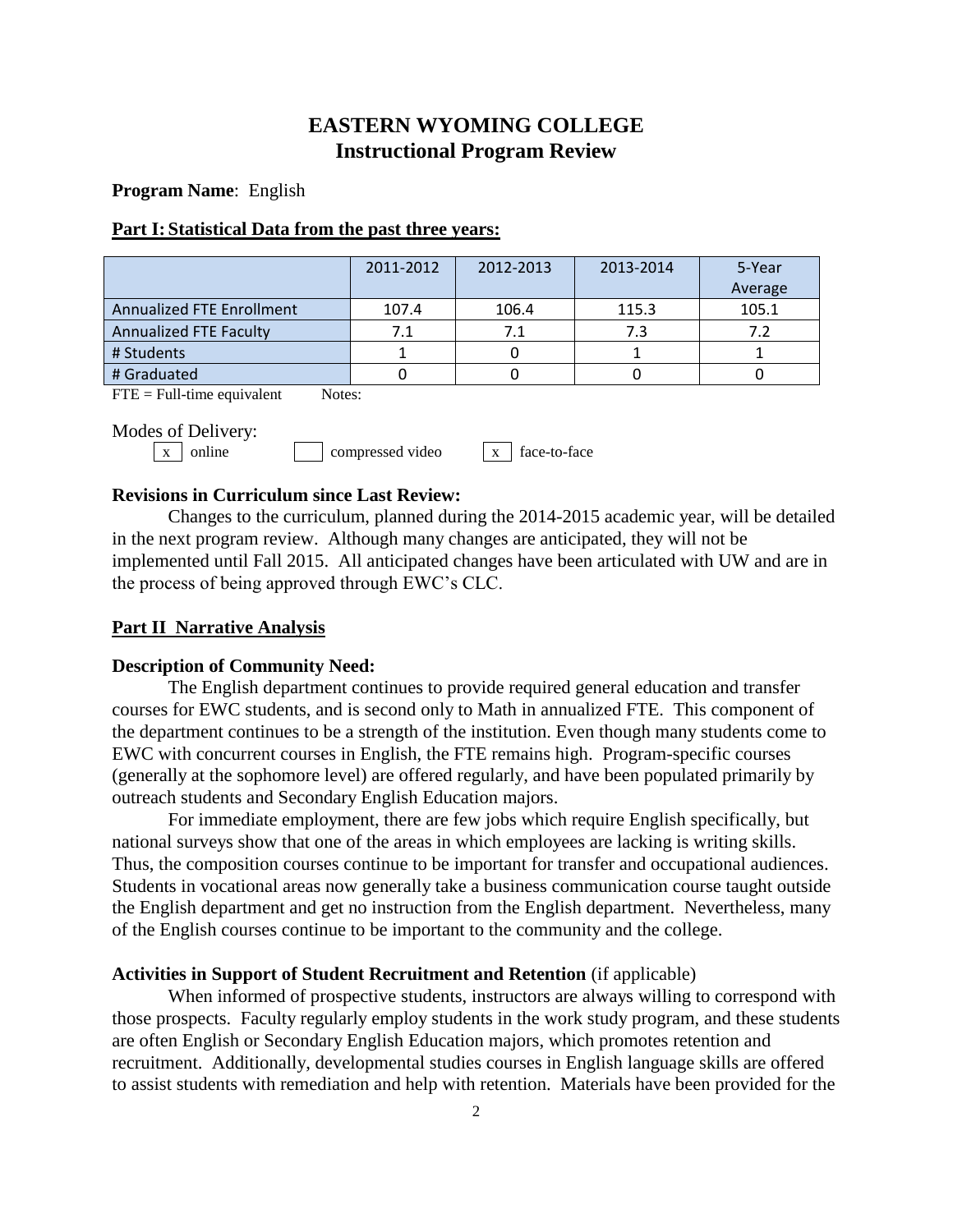website to promote the department on the EWC webpage.

#### **Assessment of Student Learning:**

All English courses involve continuing assessment in various forms, and writing courses all have multiple essays which are instructor assessed. Incoming students take the Compass instrument for placement assessment, and graduating students take the CAAP which can be compared to incoming scores for assessment of student learning. In addition, CATs are reported for classes, course objectives are often reported to the Assessment Committee, instructors share grading objectives, and attendance at articulation conferences allows for exchange of assessment techniques and concerns.

# **Strengths of the Program and Faculty:**

Faculty members bring a wealth of experience and education. John Nesbitt not only has years of teaching experience, but writes and publishes traditional Westerns. His expertise in that area is nationally recognized. Kelly Strampe has maintained a working relationship with UW in order to articulate recent changes to the English program and courses under the new general education requirements.

#### **Part III Recommendations**

#### **Faculty Recommendations:**

**Continuous Improvement Plan** – Recommendations would include continued efforts to recruit academic transfer students to populate sophomore-level English courses. Communication with secondary education advisors should be maintained in order to assess need for these classes. Faculty will continue to update curriculum based on teaching experience and articulation needs.

#### **Division Chair Recommendations:**

I have read the Instructional Program Review 2014-2015 for English authored by instructors John Nesbitt and Kelly Strampe, and I agree with their view of the current status of the program and their assessment of the future. They have created a set recommendations to maintain a successful program and these include proactive recruiting efforts, collaboration with secondary education advisors, including UW, to facilitate student transfer and continued employment of students in the work study program. Couple these recommendations with the instructors' teaching philosophy, which places rigor and assessment as priorities in student learning, and it would be a fair appraisal of the current state of the EWC English Program to say it offers a path to success which should be supported.

#### **Vice President's Recommendations:**

We are fortunate to have such strong faculty leadership in our English department. Kelly and John are both involved in various College committees and have participated in the revisions of the general education requirements which has been more than a year-long project. Kelly is our College's faculty representative to the Complete College Wyoming statewide committee. Although we have few English majors, the department's courses are well enrolled and the FTE